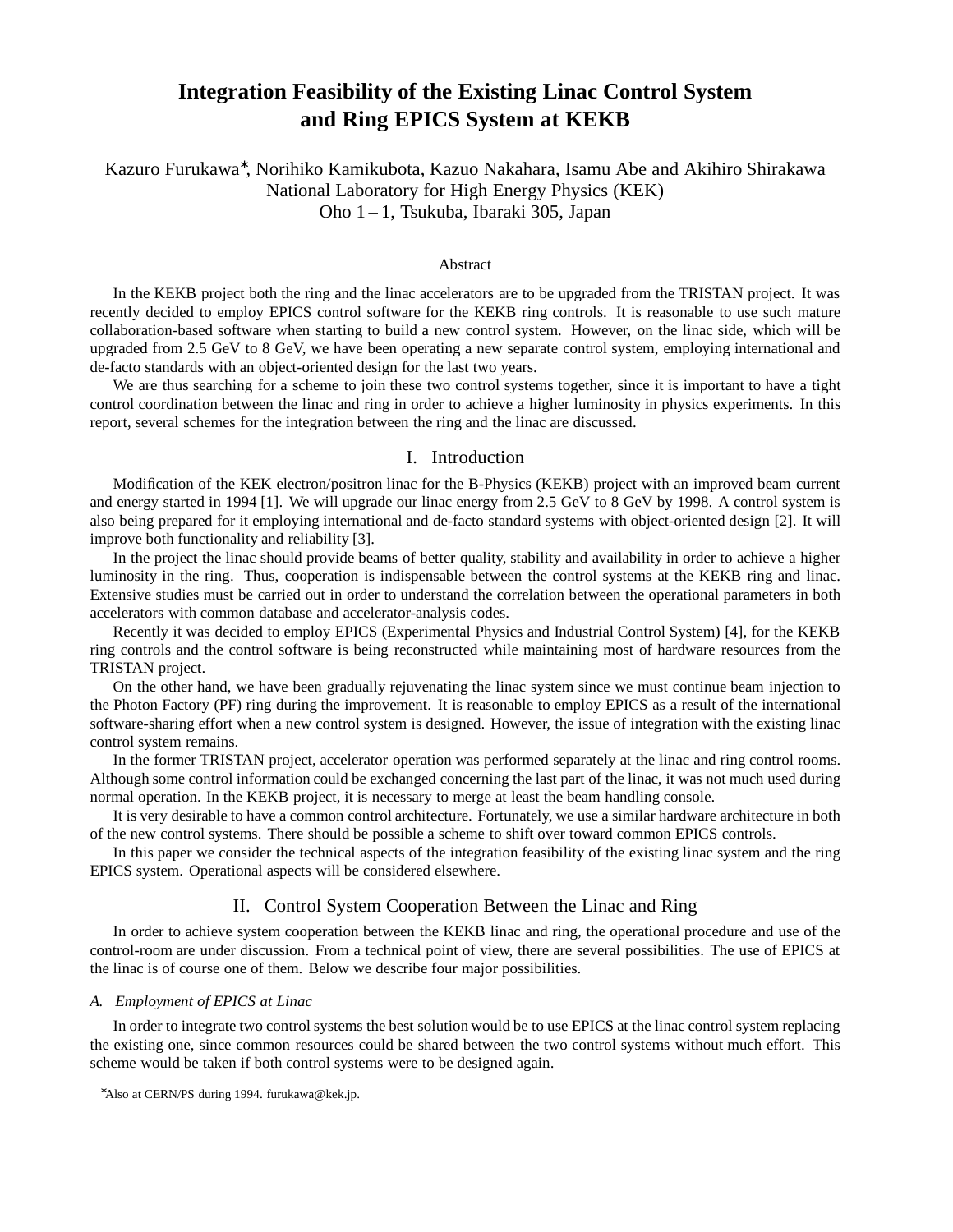However, because of the need for PF ring injection we cannot shut down the linac accelerator for a long period during the KEKB upgrade and much of our manpower will be necessary to follow a gradual accelerator improvement program. It is thus quite difficult to replace software during this period.

Although the equipment access method over the network was standardized at the linac, we have used three different methods for the graphical operator interface: MS-Windows GUI applications, DOS-based touch panel systems and Tk [5] based X-Window GUI applications. Because of such a variety it would take some time to re-design the graphical operator interface under EPICS.

Also, the equipment-control software based on object-oriented design at the linac does not match the channel-oriented EPICS software, so it would be necessary to redesign the structure of most application software for controlling the linac.

In order to accomodate the differences between equipment access methods it is possible to develop special EPICS records, such as magnets and klystrons. Although we may emulate our current access method on EPICS IOC (Input Output Controller), those pieces of software would become large, and we would have to modify not only the client applications, but also the EPICS source tree.

If we change to an EPICS environment, it would be attractive to implement such records to fulfill the equipmentoriented design at the IOC level. However, during the construction time, such a complication should be avoided and a more simple scheme should be implemented.

## *B. EPICS Capability in the Current Linac Control System*

The current linac-control system comprises VME front-end systems, Unix systems and operator interface subsystems. If it would be possible to implement the EPICS IOC capability into the current VME systems, both the current linac software and EPICS client software could be executed and a gradual transition to EPICS could be accomplished.

One of the authors (k.f) studied such a feasibility [7]. As a result, the idea came up that if we could emulate some VxWorks system calls, which EPICS IOC utilizes, in a thread environment, we should be able to execute EPICS IOC codes, although dynamic symbol manipulation is technically not easy to implement.

On the linac VME, while the OS9 operating system is currently employed, most software is written for both the OS9 and LynxOS operating systems. We had a plan to move to LynxOS, which is currently suspended. With LynxOS we could use the POSIX thread (pthread) environment, which is one of the standard thread specifications. Though the code is not yet finished, an implementation has been attempted on LynxOS.

Therefore, such transition is possible. However the software development required is too much compared to the amount of sharable resources. Since the transition from OS9 to LynxOS has been suspended for certain reasons, this scheme is not feasible now.

It would be interesting to adopt the POSIX real-time standards to the EPICS IOC, since it would expand the EPICS application area. It should be discussed not only for KEKB integration, but also for more general areas.

#### *C. Communication Protocol Conversion*

In the linac control system we implemented our own control protocols both between Unix and VME and between Unix and the operator interfaces. On the other hand, in EPICS the Channel Access protocol is used between the IOC and OPI. If we could convert one of these protocols into the other, the two control systems could communicate with each other.

A server for EPICS Channel Access, called Portable CA server [8], is being developed in the EPICS collaboration, in order to enable access to external controls from EPICS Channel Access clients. Since several sites use it without any obvious problems, the Portable CA server could be installed at the linac in order to allow EPICS clients to reach the linac controls.

After writing protocol conversion routines for the linac equipment, EPICS Channel Access clients could see the linac accelerator as one large IOC. Although it is asymmetric as shown in Figure 1 and we could not share low-level controls between the linac and ring, such a solution would be very simple to implement.

In such a scheme, if it is necessary to reach an IOC in the ring side, from the linac, Channel Access library routines could be called from inside the linac operator interface. At least at the beginning, some kind of security checking should be made between the linac and ring controls.

#### *D. Common Upper Level Control Protocol*

A Channel Access server described in the previous section is a practical solution in a one-to-one conversion. However, we must soon think about the Photon Factory ring as one of the downstream clients for the linac. Also, controls for physics experimental groups and other facilities may be loosely combined.

In such a multi-architecture situation it is natural to design a common upper-level protocol and several groups are working to implement it. The CICERO project is a development collaboration based on CORBA (Common Object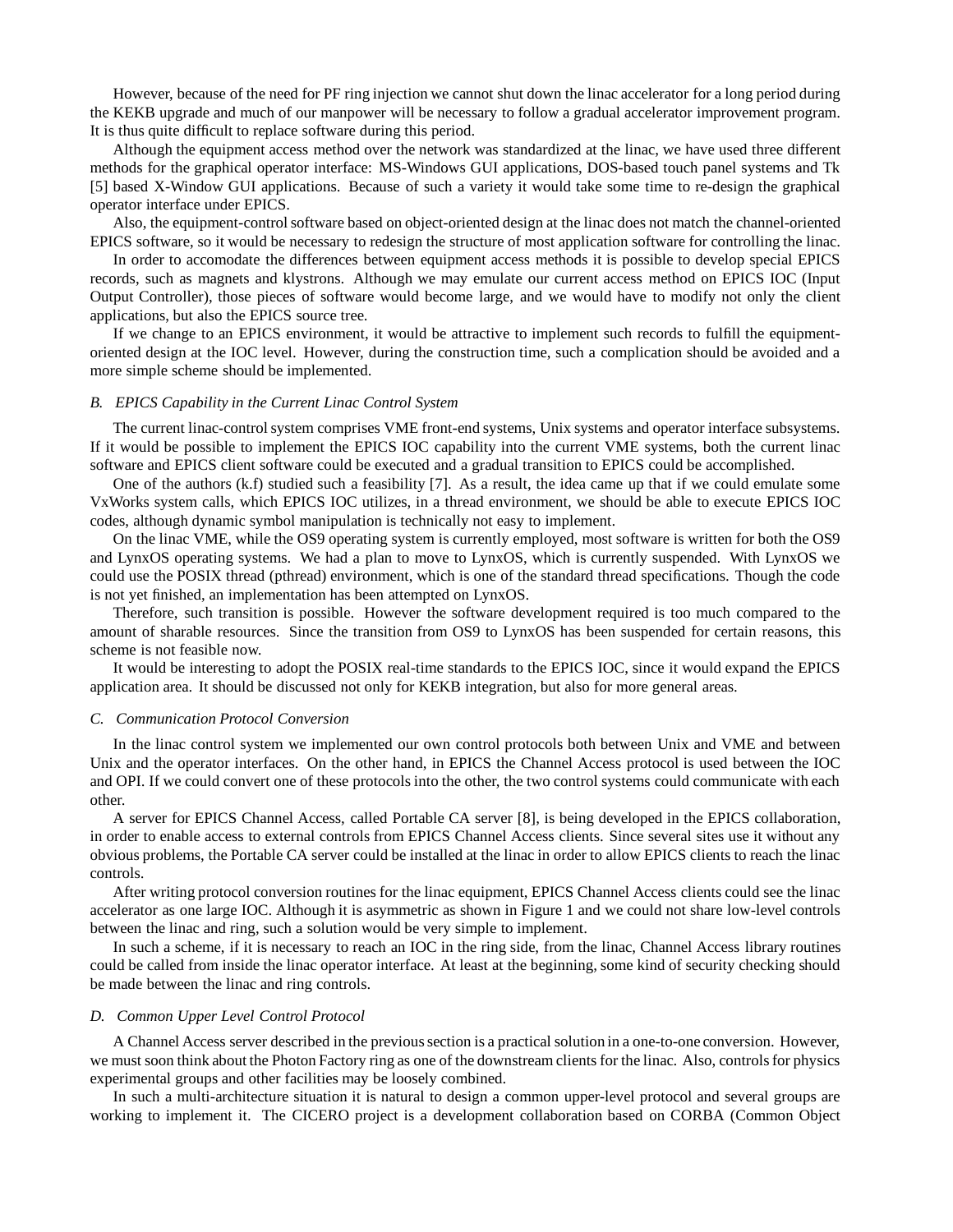

Figure. 1. CA server implementation at Linac to enable common applications.

Request Broker Architecture). In the EPICS collaboration cdev (control device) [9] is proposed as the common API and implementation is made available.

Since cdev is designed to be object-oriented, it should be easy to write an interface to the linac control protocol. Although the link at the top level with cdev is not efficient in speed, software design will be clear.

Although cdev over the distributed network is not yet defined well, we expect that ACE (Adaptive Communication Environment) or CORBA will be soon applied to cdev. Figure 2 shows such a common environment.



Figure. 2. Possible integration of control systems at KEKB with cdev and ACE or CORBA. Common Applications may communicate with any control system.

Although this scheme seems very suitable, and would provide a common application environment, the number of existing general application programs is small. Most of EPICS clients use only the CA protocol, but we hope that more application programs will be developed on cdev. In the long run this scheme is considered to be the most promising.

# III. Other Services

Other services, such as computer resources, computer networks and relational databases, as well as their management, can be combined more easily than the control protocols. Since our manpower is very limited, we should pay attention to merge such services.

# IV. Conclusions

The above discussion shows two schemes which are feasible for merging the existing linac control system and the EPICS ring control system. One is to employ the CA server at the top of linac controls for a short-term solution.

The other is to implement a cdev environment over the top of the two control systems as a long-range plan. We need to design a network-communication interface and a set of common control application programs in the EPICS collaboration.

If the adoption of cdev is successful, we may skip the use of EPICS on the linac side. Of course, in order to save manpower, we may design new sub-systems with EPICS. We would not have any problems with such a mixture of architectures, since cdev can manipulate all communication between them.

As a result of these considerations we hope to achieve successful results with the KEKB project.